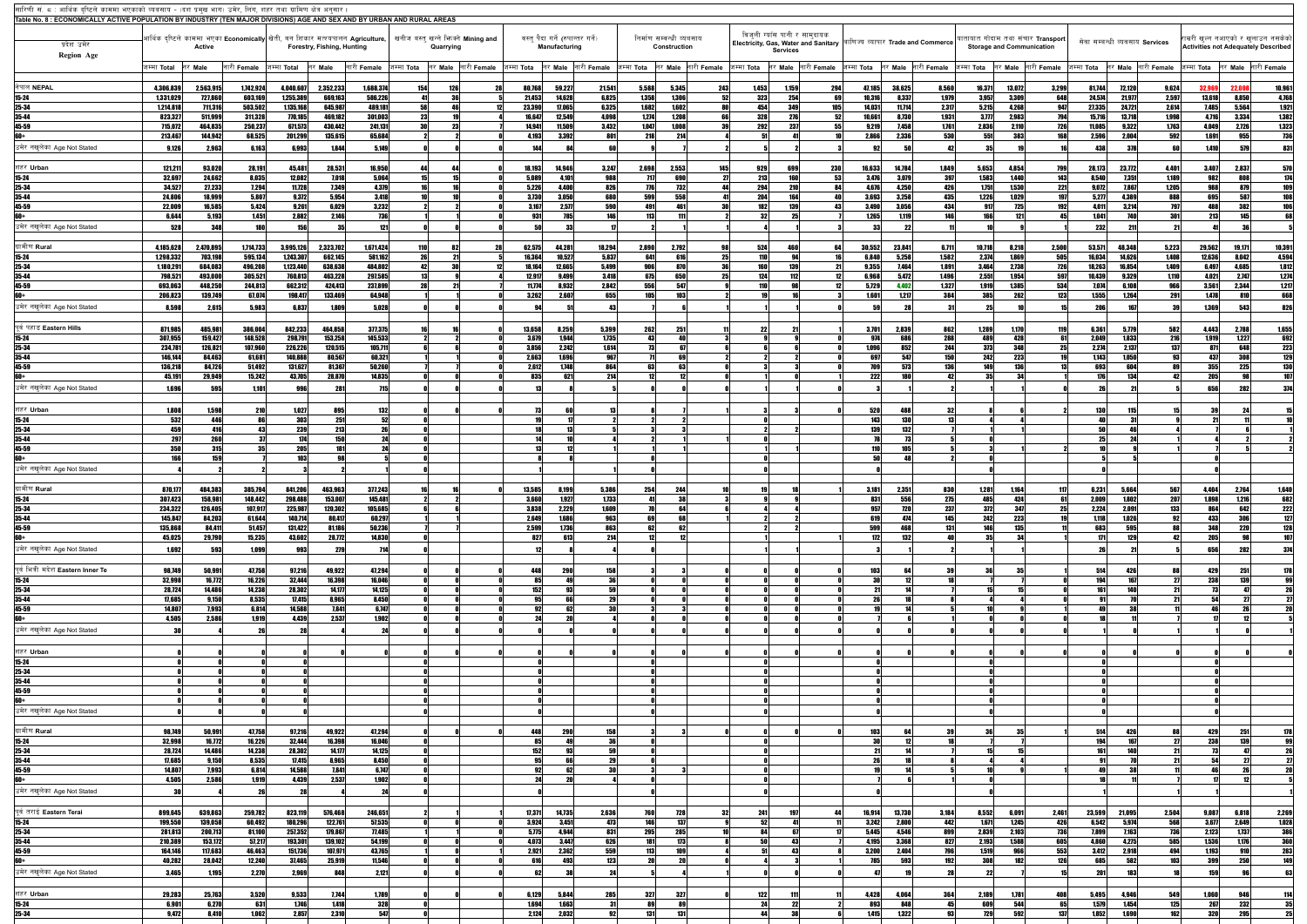| 35-44                             | 6,753      | 5,880   | 873     | 2,430      | 1,986      | 444                 |     |     |     | 1,323      | 1,240  |       |             |           |     |       | 25         |            | 1,079        | 979        | 100          | 499 <br>404       | 95               | 1,078      | 955    | 1231       | 253            | 227<br>26                                               |
|-----------------------------------|------------|---------|---------|------------|------------|---------------------|-----|-----|-----|------------|--------|-------|-------------|-----------|-----|-------|------------|------------|--------------|------------|--------------|-------------------|------------------|------------|--------|------------|----------------|---------------------------------------------------------|
| 45-59                             | 4,737      | 4,023   | 714     | 1,896      | 1,562      | 334                 |     |     |     | 798        | 739    |       |             | 36        |     |       | 26         |            | 818          | 718        | 100          | <b>300</b><br>210 | <b>QN</b>        | 715        | 601    | 114        | 147            | 131                                                     |
|                                   | 1,180      | 972     | 208     | 576        | 459        | 117                 |     |     |     | 166        | 110    |       |             |           |     |       |            |            | 210          | 188        | 22           |                   |                  | 126        | 106    |            |                |                                                         |
|                                   |            |         |         |            |            |                     |     |     |     |            |        |       |             |           |     |       |            |            |              |            |              |                   |                  |            |        |            |                |                                                         |
| उमेर नखुलेका Age Not Stated       | <b>240</b> |         |         |            |            |                     |     |     |     |            |        |       |             |           |     |       |            |            |              |            |              |                   |                  | 145        |        |            |                |                                                         |
|                                   |            |         |         |            |            |                     |     |     |     |            |        |       |             |           |     |       |            |            |              |            |              |                   |                  |            |        |            |                |                                                         |
| ग्रामीण Rural                     | 870,362    | 614,100 | 256,262 | 813,586    | 568,724    | 244,862             |     |     |     | 11,242     | 8,891  | 2,351 | 4331        |           | 32  | 119   |            |            | 12,486       | 9,666      | 2,820        | 6,363<br>4,310    | 2,053            | 18,104     | 16.149 | 1,955      | 5,872<br>8,027 | 2,155                                                   |
| 15-24                             | 192,649    | 132,788 | 59,861  | 178,550    | 121,343    | 57,207              |     |     |     | 2,230      | 1,788  | 442   |             | <b>AR</b> |     |       |            |            | 2,349        | 1,952      | 397          | 1,062             | <b>361</b>       | 4,963      | 4,520  | 443        | 3,410<br>2,417 | 993                                                     |
|                                   | 272,341    |         |         |            |            | 76,938              |     |     |     | 3,651      | 2.912  | 739   |             | 154       |     |       |            |            | 4.030        |            | 80           | 1.511             | 599              | 6,047      | 5.473  | 574        | 1.803          |                                                         |
| 25-34                             |            | 192,303 | 80,038  | 254,495    | 177,557    |                     |     |     |     |            |        |       |             |           |     |       |            |            |              | 3,224      |              | <b>2,110</b>      |                  |            |        |            | 1,442          | 361                                                     |
| 35-44                             | 203,636    | 147,292 | 56,344  | 190,871    | 137,116    | 53,755              |     |     |     | 2,750      | 2,207  | 543   |             |           |     |       |            |            | <b>3.116</b> | 2.389      | 727          | 1.694<br>1.184    | <b>510</b>       | 3,782      | 3,320  | 462        | 1.2831         | 334<br>949                                              |
| 45-59                             | 159,409    | 113,660 | 45,749  | 149,840    | 106,409    | 43,431              |     |     |     | 2,123      | 1.623  | 500   |             |           |     |       |            |            | 2,382        | 1.686      | 69           | 1.219             | 463              | 2,697      | 2,317  | 380        | 1.046          | 267                                                     |
|                                   | 39,102     | 27,070  | 12,032  | 36,889     | 25,460     | 11,429              |     |     |     | 450        | 344    |       |             |           |     |       |            |            | 575          |            |              | 260<br>15/        | 106l             | 559        | A76    |            | 352            |                                                         |
|                                   |            |         |         |            |            |                     |     |     |     |            |        |       |             |           |     |       |            |            |              |            |              |                   |                  |            |        |            |                |                                                         |
| उमेर नखुलेका Age Not Stated       | 3,225      | 987     | 2,238   | 2,941      | 8391       | 2,102               |     |     |     | -38        |        |       |             |           |     |       |            |            |              |            |              |                   |                  |            |        |            | 133            |                                                         |
|                                   |            |         |         |            |            |                     |     |     |     |            |        |       |             |           |     |       |            |            |              |            |              |                   |                  |            |        |            |                |                                                         |
| काठमाडौँ उपत्यका Kathmandu Valley |            |         |         |            |            |                     |     |     |     |            |        |       |             |           |     |       |            |            |              |            |              |                   |                  |            |        |            |                |                                                         |
|                                   | 194,068    | 125,722 | 68,346  | 127,567    | 70,105     | 57,462              | 102 |     | 231 | 14,049     | 10,404 | 3,645 | 2,985       | 2,821     | 164 | 1,026 | 805        | 221        | 12,336       | 10,507     | 1,829        | 3,830<br>3,423    | 407              | 29,068     | 24,992 | 4,076      | 3,105<br>2,586 | 519                                                     |
| $15 - 24$                         | 58,661     | 35,339  | 23,322  | 40,316     | 20,079     | 20,237              |     |     |     | 3,998      | 2,784  | 1,214 |             | 70        |     | 229   | 180        |            | 2,665        | 2,202      | 463          | 1,084             |                  | 8,786      | 7,668  | 1,118      |                | 648                                                     |
| 25-34                             | 53,246     | 34,658  | 18,588  | 33,556     | 17,797     | 15,759              |     |     |     | 3,660      | 2.706  | 954   | 824         | 772       | 52  | 314   | 233        |            | 3.267        | 2.830      | 437          | 1.148<br>1,053    |                  | 9,549      | 8.432  | 1.117      | RRI            |                                                         |
| 35-44                             | 36,055     | 23,672  | 12,383  | 23,038     | 12,833     | 10,205              |     |     |     | 2,723      | 2.045  | 678   |             | 614       |     | 239   | 202        |            | 2.569        | 2.164      | 405          |                   |                  | 5.442      | 4.633  | 809        |                |                                                         |
| 45-59                             | 35,150     | 24,217  | 10,933  | 23,440     | 14,535     | 8,905               |     |     |     |            | 2.136  | 629   |             | 545       |     |       | 158        |            | 2.760        | 2.373      | 387          |                   |                  | 4.113      | 3.398  | 715        | 563            |                                                         |
|                                   |            |         |         |            |            |                     |     |     |     | 2,765      |        |       |             |           |     |       |            |            |              |            |              |                   |                  |            |        |            |                |                                                         |
|                                   | 10,282     | 7,610   | 2,672   | 6,748      | 4,784      | 1,964               |     |     |     | 870        |        |       |             |           |     |       |            |            | 1.048        |            | 130          |                   |                  | 1,070      | 775    | 295        | 283            | 175                                                     |
| उमेर नखुलेका Age Not Stated       | 674        | 226     | 448     | 469        |            | 392                 |     |     |     | -33        |        |       |             |           |     |       |            |            |              |            |              |                   |                  | 108        |        |            |                |                                                         |
|                                   |            |         |         |            |            |                     |     |     |     |            |        |       |             |           |     |       |            |            |              |            |              |                   |                  |            |        |            |                |                                                         |
|                                   |            |         |         |            |            |                     |     |     |     |            |        |       |             |           |     |       |            |            |              |            |              |                   |                  |            |        |            |                |                                                         |
| शहर Urban                         | 80,627     | 58,265  | 22,362  | 32,329     | 18,458     | 13,871              |     |     |     | 10,786     | 8,007  | 2,779 | 2,228       | 2,087     | 141 |       | 565        | <b>207</b> | 9,410        | 8.177      | <u>1,233</u> | 2,903<br>2,600    | 303              | 20,558     | 16,973 | 3,585      | 1,356<br>1,599 | 243                                                     |
| 15-24                             | 22,621     | 15,988  | 6,633   | 9,322      | 5,036      | 4,286               |     |     |     | 3,031      | 2,132  | 899   |             | 581       |     |       | 131        |            | 1,937        | 1,654      | 283          | 842               |                  | 6,325      | 5,345  | 980        | 364            | 325                                                     |
| 25-34                             | 21,868     | 16,186  | 5,682   | 7,949      | 4,452      | 3,497               |     |     |     | 2,755      | 2,058  | 697   | 590         | 548       | 42  | 244   | <b>166</b> |            | 2.460        | 2,181      | 279          | 861               |                  | 6,503      | 5,523  | <b>980</b> |                | 444                                                     |
|                                   |            |         |         |            |            |                     |     |     |     |            |        |       |             |           |     |       |            | 33         |              |            |              |                   |                  |            |        |            |                |                                                         |
| 35-44                             | 15,693     | 11,239  | 4,454   | 6,183      | 3,474      | 2,709               |     |     |     | 2,138      | 1.583  | 555   | <b>500l</b> | 46N I     |     | 168   | 135        |            | 1.969        | 1.695      | 274          | 591               |                  | 3,805      | 3.093  | <b>712</b> | <b>330</b>     | 2791                                                    |
| 45-59                             | 15,397     | 11,055  | 4,342   | 6.707      | 3,991      | 2,716               |     |     |     | 2,151      | 1.654  | AQ)   | 433         |           |     | 117   | 107        |            | 2.156        | 1.864      | 292          | 528<br>455        |                  | 2,998      | 2,364  | 634        |                | 215                                                     |
|                                   | 4,786      | 3,672   | 1,114   | 2,049      | 1,483      | 566                 |     |     |     | 687        | 569    |       |             |           |     |       |            |            | 869          |            |              |                   |                  | RAƘ        | 583    | 263        |                |                                                         |
| उमेर नखुलेका Age Not Stated       |            |         |         |            |            |                     |     |     |     |            |        |       |             |           |     |       |            |            |              |            |              |                   |                  |            |        |            |                |                                                         |
|                                   | 262        | 125     | 137     |            |            |                     |     |     |     |            |        |       |             |           |     |       |            |            |              |            |              |                   |                  |            |        |            |                |                                                         |
|                                   |            |         |         |            |            |                     |     |     |     |            |        |       |             |           |     |       |            |            |              |            |              |                   |                  |            |        |            |                |                                                         |
| ।ग्रामीण <b>Rural</b>             | 113,441    | 67,457  | 45,984  | 95,238     | 51,647     | 43,591              |     |     | 23  | 3,263      | 2,397  | 866   | 7571        |           | 23  | 254   | 240        |            | 2,926        | 2.330      | 596          | 9271<br>823       | 104              | 8,510      | 8.019  | 49         | 1,506<br>1,230 | 276                                                     |
| 15-24                             | 36,040     | 19,351  | 16,689  | 30,994     | 15,043     | 15,951              |     | -13 |     | 967        | 652    | 315   | 197         | 189       |     | -52   |            |            | <b>728</b>   | 548        | 180          | 242<br>211        |                  | 2,461      | 2.323  | 138        | 382            | 323                                                     |
|                                   |            |         |         |            |            |                     |     |     |     |            | 64     |       |             |           |     |       | 67         |            | 807          |            |              |                   |                  |            |        | 137        |                |                                                         |
| 25-34                             | 31,378     | 18,472  | 12,906  | 25,607     | 13,345     | 12,262              |     | -12 |     | 905 l      |        | 257   | 234         | 224       |     |       |            |            |              | 649        | 158          | 287<br>255        |                  | 3,046      | 2,909  |            | 398            | 363                                                     |
| 35-44                             | 20,362     | 12,433  | 7,929   | 16,855     | 9,359      | 7.496               |     |     |     | 5851       |        | 123   | 157         | 154       |     |       | 67         |            | 600          | 469        | 131          | 177<br>153        |                  | 1,637      | 1.540  |            | 274            | <b>224</b>                                              |
| 45-59                             | 19,753     | 13,162  | 6,591   | 16,733     | 10,544     | 6,189               |     |     |     | 614        | AR'    |       |             |           |     |       |            |            | <b>GNA</b>   |            |              | 179               |                  | 1.115      | 1.034  |            |                |                                                         |
| 60+                               | 5,496      | 3,938   | 1,558   | 4,699      | 3,301      | 1,398               |     |     |     | 183        |        |       |             |           |     |       |            |            | 179          | 148        |              |                   |                  | 224        | 192    |            | 152            |                                                         |
|                                   |            |         |         |            |            |                     |     |     |     |            |        |       |             |           |     |       |            |            |              |            |              |                   |                  |            |        |            |                |                                                         |
| उमेर नखुलेका Age Not Stated       | 412        | 101     | -311    | <b>350</b> | 55         | 295                 |     |     |     |            |        |       |             |           |     |       |            |            |              |            |              |                   |                  |            |        |            |                |                                                         |
|                                   |            |         |         |            |            |                     |     |     |     |            |        |       |             |           |     |       |            |            |              |            |              |                   |                  |            |        |            |                |                                                         |
|                                   |            |         |         |            |            |                     |     |     |     |            |        |       |             |           |     |       |            |            |              |            |              |                   |                  |            |        |            |                |                                                         |
| पश्चिम पहाड Western Hills         | 930,475    | 497,222 | 433,253 | 899,485    | 474,340    | 425,145             |     |     |     | 12,554     | 9.039  | 3,515 | -617        | 602       |     |       |            |            | 4,293        | 3,201      | 1,092        | 555<br>66N I      | 105 <sub>1</sub> | 6,320      | 5.696  | 624        | 3,768<br>6.512 | $\frac{2,144}{1,205}$                                   |
| $15 - 24$                         | 310,884    | 150,408 | 160,476 | 301,559    | 144,101    | 157,458             |     |     |     | 3,241      | 2,018  | 1,223 |             |           |     |       |            |            | 1.136        | <b>748</b> | 388          | 178<br>145        |                  | 1,808      |        | 16         | 1,650<br>2.855 |                                                         |
| 25-34                             | 240,226    | 120,160 | 120,066 | 231,600    | 113,507    | 118,093             |     |     |     | 3,338      | 2,378  | 960   |             | 163       |     |       |            |            | 1.273        | 962        | 311          |                   |                  | 2,177      | 2.043  | 134        | 1.468          |                                                         |
| 35-44                             | 162,000    | 89,992  | 72,008  | 156,345    | 85,625     | 70,720              |     |     |     | 2.474      | 1.839  | 635   |             |           |     |       |            |            | 885          | 681        | 204          |                   |                  | 1,205      | 1.087  |            | 771            | $\begin{array}{r}\n 524 \\ \hline\n 304\n \end{array}$  |
|                                   |            |         |         |            |            |                     |     |     |     |            |        |       |             |           |     |       |            |            |              |            |              |                   |                  |            |        |            |                | 323                                                     |
| 45-59                             | 160,401    | 98,732  | 61,669  | 155,101    | 94,609     | 60,492              |     |     |     | 2,675      | 2.119  | 556   |             | 154       |     |       |            |            |              | 597        | 133          | 118               |                  | 856        |        |            |                |                                                         |
|                                   | 55,625     | 37,561  | 18,064  | 53,883     | 36,263     | 17,620              |     |     |     | 815        | 67     |       |             |           |     |       |            |            | 268          | 212        | 56           |                   |                  | 238        |        |            |                | 187                                                     |
| उमेर नखलेका Age Not Stated        | 1,339      |         | 970     | 997        | <b>235</b> | 762                 |     |     |     |            |        |       |             |           |     |       |            |            |              |            |              |                   |                  |            |        |            |                | 201                                                     |
|                                   |            |         |         |            |            |                     |     |     |     |            |        |       |             |           |     |       |            |            |              |            |              |                   |                  |            |        |            |                |                                                         |
|                                   |            |         |         |            |            |                     |     |     |     |            |        |       |             |           |     |       |            |            |              |            |              |                   |                  |            |        |            |                |                                                         |
| शहर Urban                         | 3,918      | 2,393   | 1,525   | 1,660      | 6661       | 994                 |     |     |     | 501        | 388    | 113   |             |           |     |       |            |            | 624          | 510        | 114          |                   |                  | 679        | 573    |            | <b>385</b>     | 179                                                     |
| 15-24                             | 1,228      | 647     | 581     | 540        | 178        | 362                 |     |     |     | 160        |        |       |             |           |     |       |            |            |              | 82         | 37           |                   |                  | <b>185</b> |        |            | 205            |                                                         |
| 25-34                             | 1,112      | 736     | 376     | 421        | 154        | 267                 |     |     |     | 143        | 122    |       |             |           |     |       |            |            | 205          |            | 27           |                   |                  | 251        | 227    |            |                | 33                                                      |
|                                   |            |         |         |            |            |                     |     |     |     |            |        |       |             |           |     |       |            |            |              |            |              |                   |                  |            |        |            |                |                                                         |
| 35-44                             | 775        | 463     | 312     | 355        | 146        | 209                 |     |     |     |            |        |       |             |           |     |       |            |            | 145          |            |              |                   |                  | 119        |        |            |                | 25                                                      |
| 45-59                             | 623        | 422     | 201     | <b>276</b> | 146        | <b>130</b>          |     |     |     | 80         |        |       |             |           |     |       |            |            | 120          |            |              |                   |                  |            |        |            |                |                                                         |
|                                   | 168        | 121     |         |            |            | 22                  |     |     |     | 28         |        |       |             |           |     |       |            |            | 35           |            |              |                   |                  | 23         |        |            |                |                                                         |
| उमेर नखुलेका Age Not Stated       |            |         |         |            |            |                     |     |     |     |            |        |       |             |           |     |       |            |            |              |            |              |                   |                  |            |        |            |                |                                                         |
|                                   |            |         |         |            |            |                     |     |     |     |            |        |       |             |           |     |       |            |            |              |            |              |                   |                  |            |        |            |                |                                                         |
|                                   |            |         |         |            |            |                     |     |     |     |            |        |       |             |           |     |       |            |            |              |            |              |                   |                  |            |        |            |                |                                                         |
| ग्रामीण Rural                     | 926,557    | 494,829 | 431,728 | 897,825    | 473,674    | 424,151             |     |     |     | 12,053     | 8,651  | 3,402 | 597         | 582       |     |       |            |            | 3,669        | 2,691      | 978          | 634<br>536        | 98               | 5,641      | 5.123  | 518        | 3,562<br>6.127 | 2,565                                                   |
| 15-24                             | 309,656    | 149,761 | 159,895 | 301,019    | 143,923    | 157,096             |     |     |     | 3,081      | 1.906  | 1,175 | 95          | 93        |     |       |            |            | 1,017        | 666        | 351          | 170<br>140        | 30               | 1,623      | 1.498  | 125        | 1,534<br>2,650 | 1,116                                                   |
| 25-34                             | 239,114    | 119,424 | 119,690 | 231,179    | 113,353    | 117,826             |     |     |     | 3,195      | 2,256  | 939   | 161         | 158       |     |       |            |            | 1,068        | <b>784</b> | 284          | <b>186</b><br>149 |                  | 1,926      | 1.816  | 110        | 1.395          | 491<br>904                                              |
|                                   |            |         |         |            |            |                     |     |     |     |            |        |       |             |           |     |       |            |            |              |            |              |                   |                  |            |        |            |                |                                                         |
| 35-44                             | 161,225    | 89,529  | 71,696  | 155,990    | 85,479     | 70,511              |     |     |     | 2,384      | 1,772  | 612   | 158         | 152       |     |       |            |            | <b>740</b>   | 566        | 174          | 143<br>128        |                  | 1,086      | 988    |            | 723            | 279                                                     |
| 45-59                             | 159,778    | 98,310  | 61,468  | 154,825    | 94,463     | 60,362              |     |     |     | 2,595      | 2,056  | 539   | 154         | 151       |     |       |            |            | 610          | 492        |              | 117<br>109        |                  | 757        | 628    | 129        | 716            | 303<br>413                                              |
|                                   | 55,457     | 37,440  | 18,017  | 53,820     | 36,222     | 17,598              |     |     |     | <b>787</b> | 654    | 133   |             |           |     |       |            |            | 233          |            |              |                   |                  | 215        | 169    |            | 354            | 179<br>175                                              |
| उमेर नखुलेका Age Not Stated       |            |         |         |            |            |                     |     |     |     |            |        |       |             |           |     |       |            |            |              |            |              |                   |                  |            |        |            |                |                                                         |
|                                   | 1,327      | 365     | 962     | 992        | 234        | 758                 |     |     |     |            |        |       |             |           |     |       |            |            |              |            |              |                   |                  |            |        |            | <b>289</b>     | 197                                                     |
|                                   |            |         |         |            |            |                     |     |     |     |            |        |       |             |           |     |       |            |            |              |            |              |                   |                  |            |        |            |                |                                                         |
| सदुर पश्चिम पहाड Far Western Hill | 849,106    | 459,285 | 389,821 | 819,841    | 438,538    | 381,303             |     |     |     | 16,062     | 11,048 | 5,014 | 215         | 2121      |     |       |            |            | 2,395        | 1,755      | 640          | 339<br>387        |                  | 4,672      | 4,309  | 363        | 3,061<br>5,511 | 2,450                                                   |
|                                   | 289,858    |         | 143,506 | 279,912    | 139,725    | 140,187             |     |     |     |            |        | 1,864 | 52          | 50        |     |       |            |            | 585          | 398        | 187          | 124               |                  | 1,792      | 1,647  | 145        | 2,555<br>1,446 |                                                         |
| 15-24                             |            | 146,352 |         |            |            |                     |     |     |     | 4,834      | 2,970  |       |             |           |     |       |            |            |              |            |              |                   |                  |            |        |            |                | 1,109<br>476                                            |
| 25-34                             | 232,810    | 120,770 | 112,040 | 224,657    | 114,928    | 109,729             |     |     |     | 4,574      | 3,018  | 1,556 |             | 56        |     |       |            |            | 702          | 532        | 170          | 134               |                  | 1.519      | 1,426  |            | 1.161          | 685 I                                                   |
| 35-44                             | 153,957    | 84,502  | 69,455  | 148,658    | 80,629     | 68,029              |     |     |     | 3,138      | 2,235  | 903   |             |           |     |       |            |            | 526          | ANA        | 122          |                   |                  | 781        | 71:    |            | 797            | 320                                                     |
| 45-59                             | 134,381    | 82,083  | 52,298  | 129,914    | 78,668     | 51,246              |     |     |     | 2,792      | 2,199  | 593   |             |           |     |       |            |            | 457          | 333        | 12l          |                   |                  | A61        | 41     |            | 651            | 283                                                     |
|                                   | 37,590     | 25,413  | 12,177  | 36,424     | 24,505     | 11,919              |     |     |     | <b>720</b> | 62     |       |             |           |     |       |            |            | 125          |            |              |                   |                  |            |        |            |                |                                                         |
|                                   |            |         |         |            |            |                     |     |     |     |            |        |       |             |           |     |       |            |            |              |            |              |                   |                  |            |        |            |                |                                                         |
| उमेर नखुलेका Age Not Stated       | 510        | 165     | 345     | 276        |            | <b>193</b>          |     |     |     |            |        |       |             |           |     |       |            |            |              |            |              |                   |                  |            |        |            | 219            | 151                                                     |
|                                   |            |         |         |            |            |                     |     |     |     |            |        |       |             |           |     |       |            |            |              |            |              |                   |                  |            |        |            |                |                                                         |
|                                   |            |         |         |            |            |                     |     |     |     |            |        |       |             |           |     |       |            |            |              |            |              |                   |                  |            |        |            |                |                                                         |
| शहर Urban                         |            |         |         |            |            |                     |     |     |     |            |        |       |             |           |     |       |            |            |              |            |              |                   |                  |            |        |            |                |                                                         |
| $15 - 24$                         |            |         |         |            |            |                     |     |     |     |            |        |       |             |           |     |       |            |            |              |            |              |                   |                  |            |        |            |                |                                                         |
| 25-34                             |            |         |         |            |            |                     |     |     |     |            |        |       |             |           |     |       |            |            |              |            |              |                   |                  |            |        |            |                |                                                         |
| 35-44                             |            |         |         |            |            |                     |     |     |     |            |        |       |             |           |     |       |            |            |              |            |              |                   |                  |            |        |            |                |                                                         |
| 45-59                             |            |         |         |            |            |                     |     |     |     |            |        |       |             |           |     |       |            |            |              |            |              |                   |                  |            |        |            |                |                                                         |
|                                   |            |         |         |            |            |                     |     |     |     |            |        |       |             |           |     |       |            |            |              |            |              |                   |                  |            |        |            |                |                                                         |
| 60+                               |            |         |         |            |            |                     |     |     |     |            |        |       |             |           |     |       |            |            |              |            |              |                   |                  |            |        |            |                |                                                         |
| उमेर नखुलेका Age Not Stated       |            |         |         |            |            |                     |     |     |     |            |        |       |             |           |     |       |            |            |              |            |              |                   |                  |            |        |            |                |                                                         |
|                                   |            |         |         |            |            |                     |     |     |     |            |        |       |             |           |     |       |            |            |              |            |              |                   |                  |            |        |            |                |                                                         |
|                                   |            |         |         |            |            |                     |     |     |     |            |        |       |             |           |     |       |            |            |              |            |              |                   |                  |            |        |            |                |                                                         |
| ग्रामीण Rural                     | 849,106    | 459,285 | 389,821 | 819,841    | 438,538    | 381,303             |     |     |     | 16,062     | 11,048 | 5,014 | 215         | 2121      |     |       |            |            | 2,395        | 1,755      | 640          | 387<br>339        |                  | 4,672      | 4,309  | 363        | 5,511<br>3.061 | 2,450                                                   |
| $15 - 24$                         | 289,858    | 146,352 | 143,506 | 279,912    | 139,725    | 140,187             |     |     |     | 4,834      | 2,970  | 1,864 | -52         | 50        |     |       |            |            | 585          | 398        | 187          | 124<br>112        |                  | 1,792      | 1,647  | 145        | 2,555<br>1,446 | 1,109                                                   |
| 25-34                             | 232,810    | 120,770 | 112,040 | 224,657    | 114,928    | 109,729             |     |     |     | 4,574      | 3,018  | 1,556 |             | 56        |     |       |            |            | 702          | 532        | 170          | 134<br>119        |                  | 1,519      | 1,426  |            | 1,161<br>6851  | 476                                                     |
| $35 - 44$                         | 153,957    | 84,502  | 69,455  | 148,658    | 80,629     | 68,029              |     |     |     | 3,138      | 2,235  | 903   | 52          | 52        |     |       |            |            | 526          | 404        | 122          |                   |                  | 781        | 715    |            | 797            | 320                                                     |
|                                   |            |         |         |            |            |                     |     |     |     |            |        |       |             |           |     |       |            |            |              |            |              |                   |                  |            |        |            |                |                                                         |
| 45-59                             | 134,381    | 82,083  | 52,298  | 129,914    | 78,668     | 51,246              |     |     |     | 2,792      | 2,199  | 593   |             |           |     |       |            |            | 457          | 333        | 124          |                   |                  | 461        | 414    |            | 650            | 283                                                     |
| 60+                               | 37,590     | 25,413  | 12,177  | 36,424     | 24,505     | 11,919              |     |     |     | 720        | 623    |       |             |           |     |       |            |            | 125          | 88         | 37           |                   |                  | <b>108</b> |        |            | 190            | 111                                                     |
| उमेर नखलेका Age Not Stated        | 510        | 165     | 345     | 276        | 83         | <b>193</b>          |     |     |     |            |        |       |             |           |     |       |            |            |              |            |              |                   |                  |            |        |            | 219            | 151                                                     |
|                                   |            |         |         |            |            |                     |     |     |     |            |        |       |             |           |     |       |            |            |              |            |              |                   |                  |            |        |            |                |                                                         |
|                                   |            |         |         |            |            |                     |     |     |     |            |        |       |             |           |     |       |            |            |              |            |              |                   |                  |            |        |            |                |                                                         |
| मध्य भित्री मधेश Central Inner Te | 120,857    | 69,500  | 51,357  | 115,186    | 64,867     | 50,319              |     |     |     | 1,229      | 941    | 288   | 412         |           |     |       | 53         |            | 964          | 787        | -177         | 447               | 23               | 1,509      | 1,312  |            | 1,026          |                                                         |
| $15 - 24$                         | 41,348     | 21,787  | 19,561  | 39,402     | 20,271     | 19,131              |     |     |     | 344        | 250    |       | 158         | 157       |     |       |            |            | 272          | 217        | -55          | 133               |                  | 520        | 434    |            |                | $\begin{array}{r} 345 \\ \hline 187 \end{array}$<br>324 |
| 25-34                             | 36,239     | 20,470  | 15,769  | 34,462     | 18,993     | 15,469              |     |     |     | 402        | 295    |       | 1271        | 125       |     |       |            |            | 284          | 226        | 58           | 159<br>154        |                  | 550        | 492    |            | 241            | 172                                                     |
|                                   | 20,907     |         |         |            |            |                     |     |     |     | 211        | 170    |       |             |           |     |       |            |            |              |            | -37          |                   |                  |            |        |            | 171            |                                                         |
| $35 - 44$                         |            | 12,678  | 8,229   | 19,946     | 11,871     | 8,075               |     |     |     |            |        |       |             |           |     |       |            |            | 205          |            |              |                   |                  | 248        |        |            |                | 39                                                      |
| 45-59                             | 17,284     | 11,302  | 5,982   | 16,505     | 10,638     | 5,867               |     |     |     | 209        | 172    |       |             |           |     |       |            |            |              |            |              | 82                |                  | <b>156</b> |        |            |                | 32                                                      |
| 60+                               | 4,794      | 3,162   | 1,632   | 4,625      | 3,017      | $\frac{1,608}{169}$ |     |     |     | 53         |        |       |             |           |     |       |            |            |              |            |              |                   |                  |            |        |            |                |                                                         |
| उमेर नखुलेका Age Not Stated       | 285        | 101     | 184     | 246        |            |                     |     |     |     |            |        |       |             |           |     |       |            |            |              |            |              |                   |                  |            |        |            |                |                                                         |